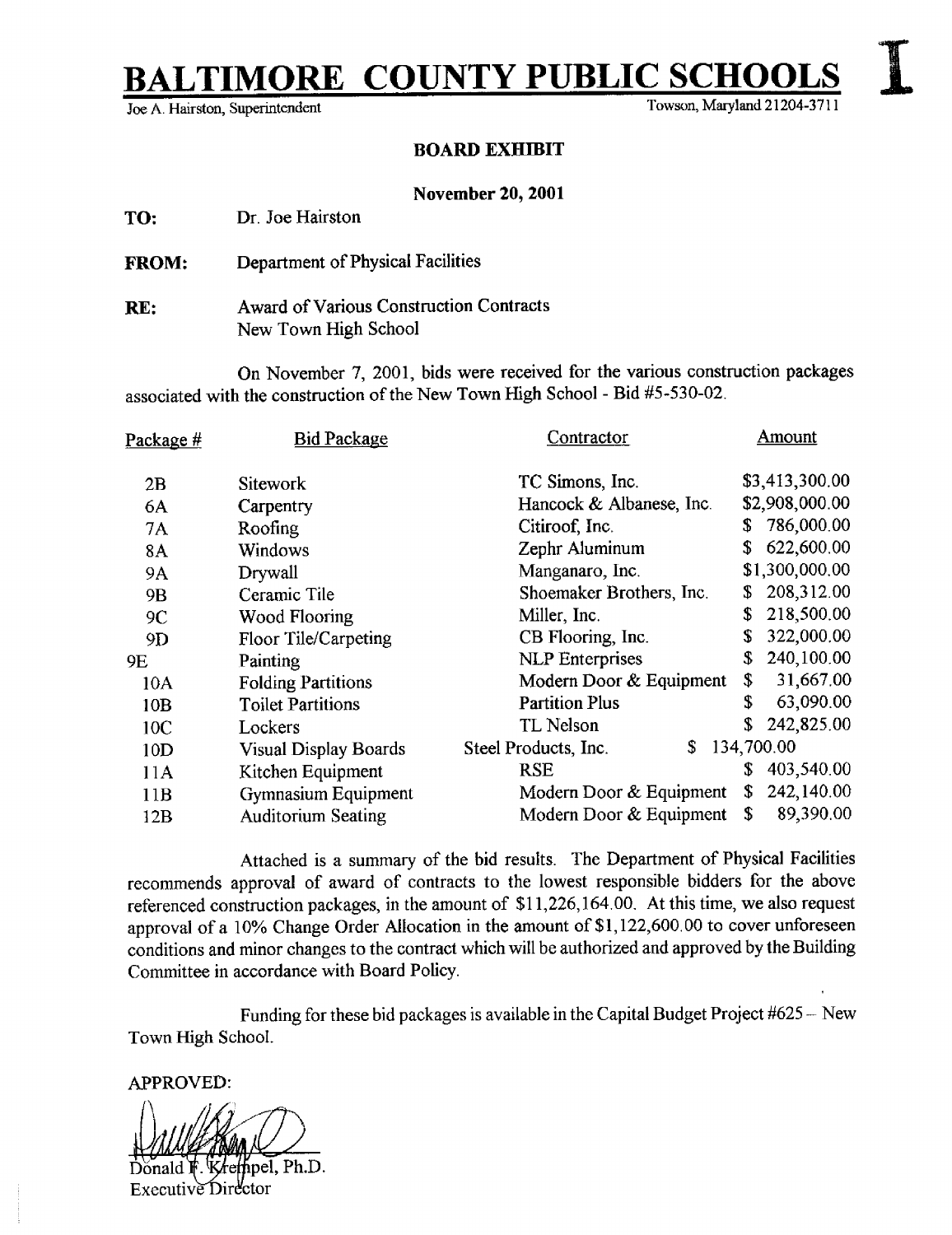# BALTIMORE COUNTY PUBLIC SCHOOLS NEW TOWN HIGH SCHOOL

PACKAGE 2B - SITEWORK, LANDSCAPING, UTILITIES, SITE CONCRETE, ASPHALT PAVING, AND SITE SPECIALTIES

| <b>VENDOR</b>      | <b>BASE BID</b> | ALTERNATE #9:<br>Maintenance Building<br>with Recreation and<br>Parks Storage (Grading) | ALTERNATE #12: Fire<br>Lane | ALTERNATE #13:<br>Irrigation System | <b>TOTAL BID</b> |
|--------------------|-----------------|-----------------------------------------------------------------------------------------|-----------------------------|-------------------------------------|------------------|
| TC Simons, Inc.    | \$3,354,300.00  | \$1,000.00                                                                              | \$18,000.00                 | \$40,000.00                         | \$3,413,300.00   |
| Dixie Construction | \$3,588,183.00  | \$5,000.00                                                                              | \$22,500.00                 | \$29,000.00                         | \$3,644,683.00   |
| Beka Industries    | \$3,639,000.00  | \$0                                                                                     | \$44,000.00                 | \$30,000.00                         | \$3,713,000.00   |

# BALTIMORE COUNTY PUBLIC SCHOOLS

NEW TOWN HIGH SCHOOL

PACKAGE 6A - CARPENTRY, ARCHITECTURAL WOODWORK, CASEWORK, ELEVATOR, AND MISCELLANEOUS BUILDING SPECIALTIES

| <b>BASE BID</b> | ALTERNATE #9:<br>Maintenance Building with<br>Recreation and Parks Storage | ALTERNATE #10: Metal<br>Roofing System | <b>TOTAL BID</b> |
|-----------------|----------------------------------------------------------------------------|----------------------------------------|------------------|
| \$2,687,000.00  | \$98,200.00                                                                | \$122,800.00                           | \$2,908,000.00   |
| \$2,785,000.00  | \$95,300.00                                                                | \$143,300.00                           | \$3,023,600.00   |
| \$3,077,000.00  | \$105,000.00                                                               | \$218,000.00                           | \$3,400,000.00   |
|                 |                                                                            |                                        |                  |
|                 |                                                                            |                                        |                  |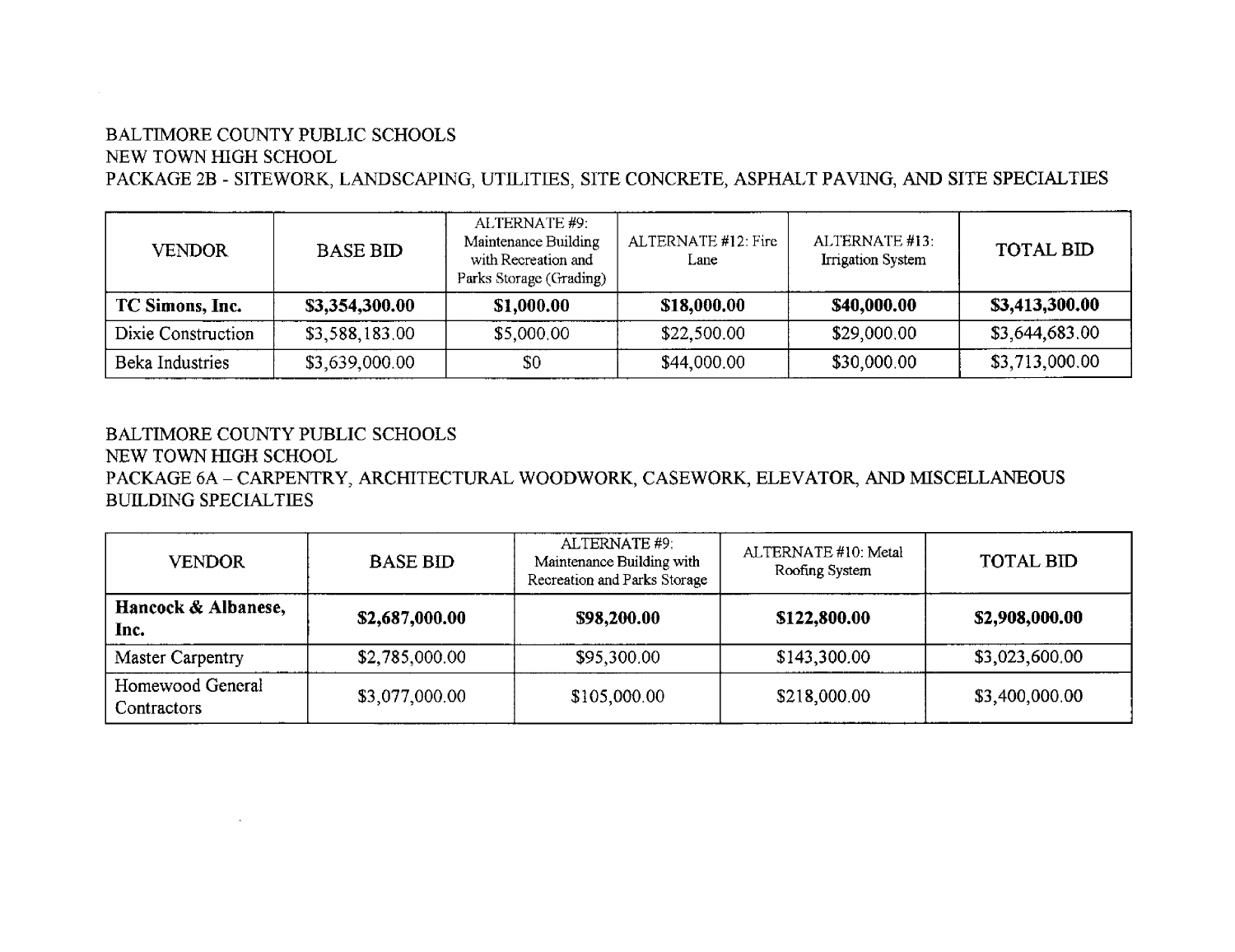# BALTIMORE COUNTY PUBLIC SCHOOLS NEW TOWN HIGH SCHOOL PACKAGE 7A - ROOFING, SKYLIGHTS, ROOF SPECIALTIES AND ACCESSORIES

 $\mathbf{r}$ 

| VENDOR                              | <b>BASE BID</b> | ALTERNATE #9:<br>Maintenance Building with<br>Recreation and Parks Storage | ALTERNATE #10: Metal<br>Roofing System | <b>TOTAL BID</b> |
|-------------------------------------|-----------------|----------------------------------------------------------------------------|----------------------------------------|------------------|
| Citiroof, Inc.                      | \$1,230,000.00  | \$6,000.00                                                                 | (S450,000.00)                          | \$786,000.00     |
| Brothers Roofing                    | \$837,670.00    | \$5,070.00                                                                 | \$231,000.00                           | \$1,073,740.00   |
| Cole Roofing                        | \$1,436,837.00  | \$0.00                                                                     | (\$293,500.00)                         | \$1,143,337.00   |
| Top Construction, Inc.              | \$987,970.00    | \$14,000.00                                                                | \$354,510.00                           | \$1,356,480.00   |
| Alliance Roofing and<br>Sheet Metal | \$1,761,749.00  | \$0.00                                                                     | (\$400,000.00)                         | \$1,361,749.00   |

## BALTIMORE COUNTY PUBLIC SCHOOLS NEW TOWN HIGH SCHOOL PACKAGE 8A - ALUMINIUM ENTRANCES, STOREFRONTS, WINDOWS, CURTAIN WALL/ MISCELLANEOUS MIRRORS, AND GLAZING

| <b>VENDOR</b>                 | <b>BASE BID</b> |  |  |
|-------------------------------|-----------------|--|--|
| Zephr Aluminum                | \$622,600.00    |  |  |
| Spear Window and Glass, Inc.  | \$712,703.00    |  |  |
| ________________<br>ECP, Inc. | \$753,265.00    |  |  |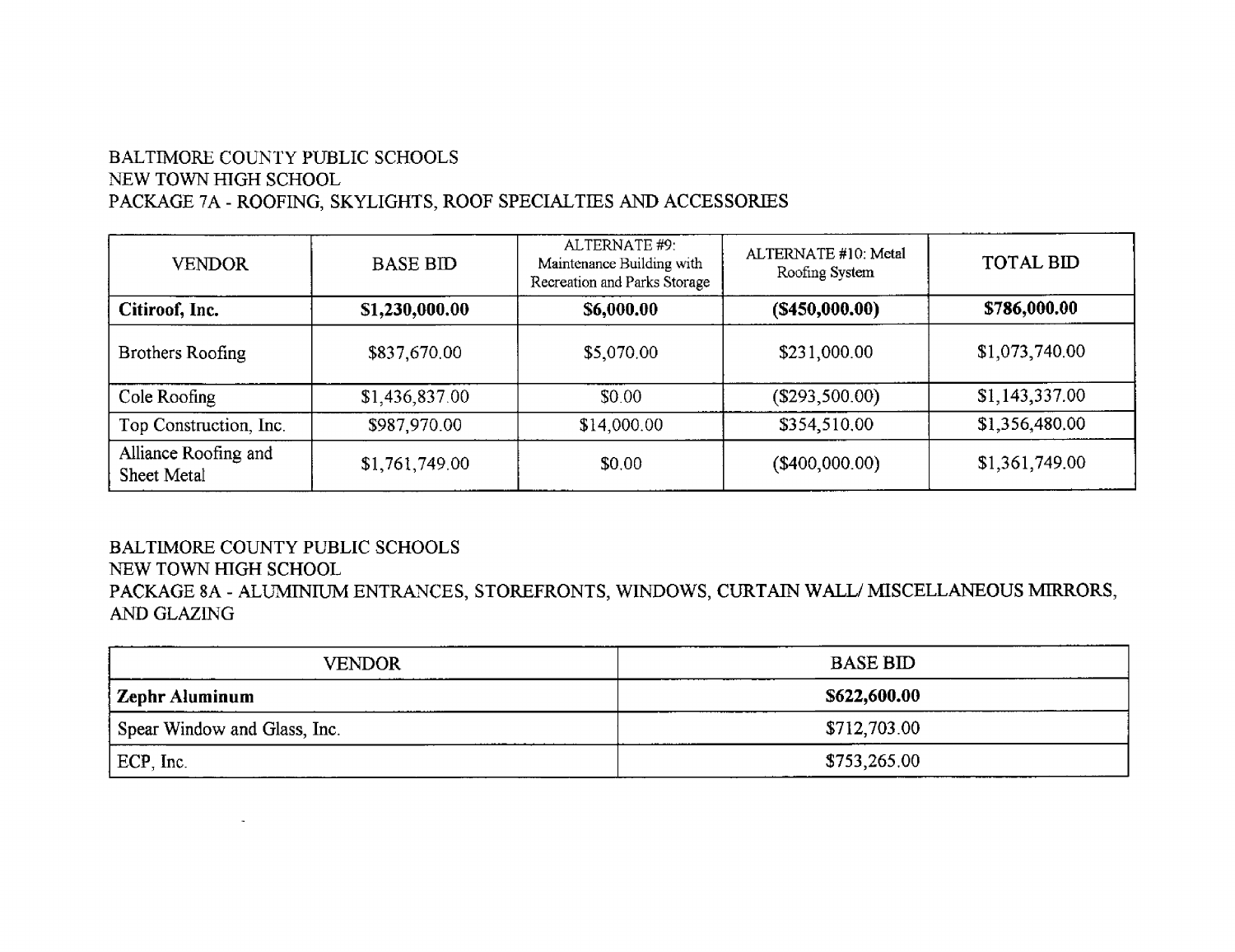# BALTIMORE COUNTY PUBLIC SCHOOLS NEW TOWN HIGH SCHOOL PACKAGE 9A - DRYWALL, ACOUSTICAL, INSULATION, COLDED FORMED FRAMING, EXTERIOR INSULATION, AND FINISH SYSTEMS

| <b>VENDOR</b>        | <b>BASE BID</b> | ALTERNATE #9: Maintenance<br>Building with Recreation and Parks<br>Storage | <b>TOTAL BID</b> |
|----------------------|-----------------|----------------------------------------------------------------------------|------------------|
| Manganaro, Inc.      | \$1,298,000,00  | \$2,000.00                                                                 | \$1,300,000.00   |
| Centerline, Inc.     | \$1,574,900.00  | \$0.00                                                                     | \$1,574,900.00   |
| Commercial Interiors | \$1,639,400.00  | \$0.00                                                                     | \$1,639,400.00   |

### BALTIMORE COUNTY PUBLIC SCHOOLS NEW TOWN HIGH SCHOOL PACKAGE 9B - CERAMIC AND QUARRY TILE, PRECAST TERRAZZO, AND RESINOUS FLOORING

| <b>VENDOR</b>                   | <b>BASE BID</b> |  |  |
|---------------------------------|-----------------|--|--|
| <b>Shoemaker Brothers, Inc.</b> | \$208,312.00    |  |  |
| Corridor Flooring               | \$236,000.00    |  |  |
| Churchville Tile and Marble     | \$240,000.00    |  |  |

BALTIMORE COUNTY PUBLIC SCHOOLS NEW TOWN HIGH SCHOOL PACKAGE 9C - WOOD FLOORING

| <b>VENDOR</b>                    | ---------<br><b>BASE BID</b> |
|----------------------------------|------------------------------|
| <b>Miller</b><br>----<br>_______ | \$218,500.00<br>-----        |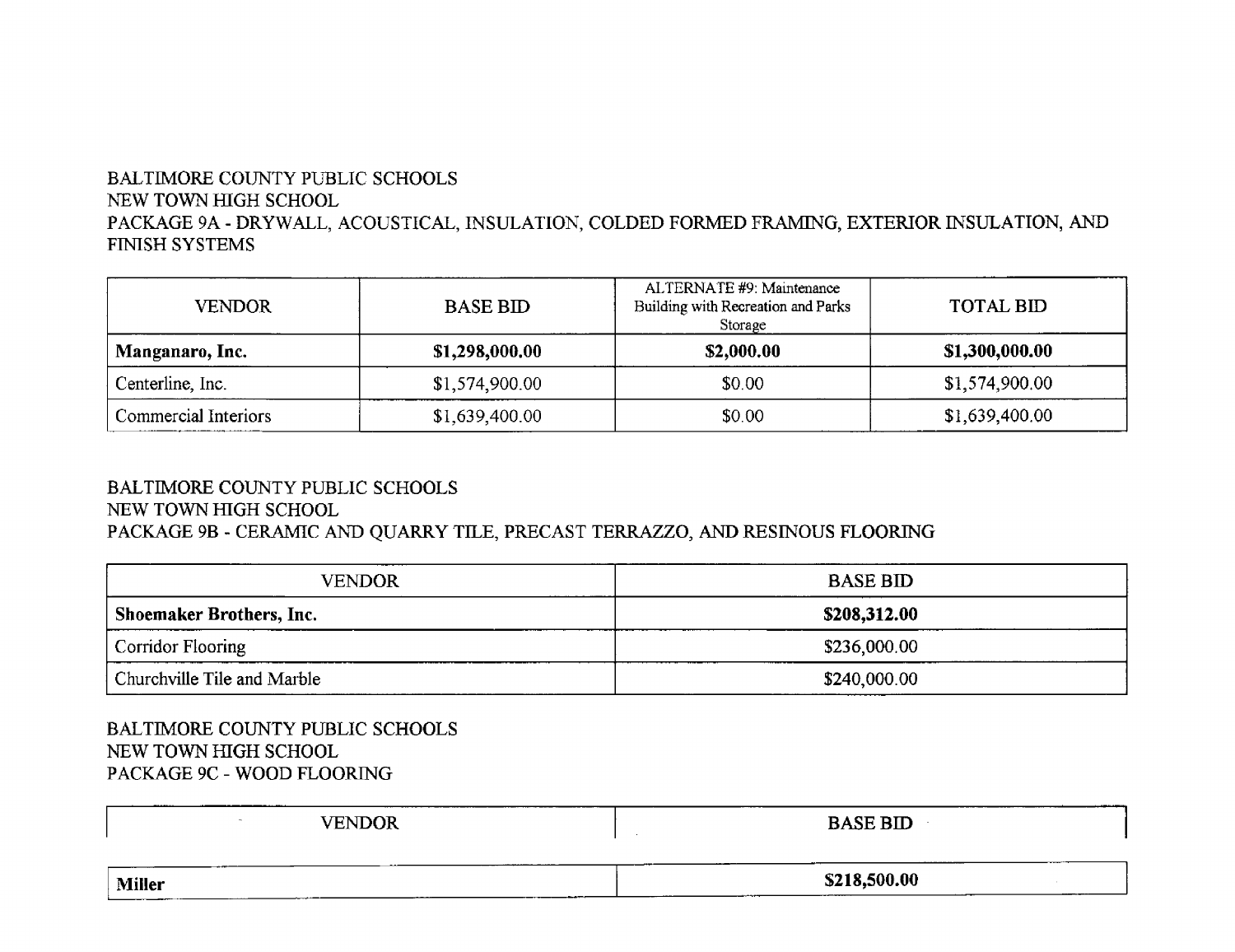# BALTIMORE COUNTY PUBLIC SCHOOLS NEW TOWN HIGH SCHOOL PACKAGE 9D - RESILIENT TILE AND CARPETING

| <b>VENDOR</b>     | <b>BASE BID</b><br>____ |
|-------------------|-------------------------|
| CB Flooring       | \$322,000.00            |
| Corridor Flooring | \$426,000.00            |

#### BALTIMORE COUNTY PUBLIC SCHOOLS NEW TOWN HIGH SCHOOL PACKAGE 9E - PAINTING AND HIGH PERFORMANCE COATINGS

| <b>VENDOR</b>          | <b>BASE BID</b> | ALTERNATE #9: Maintenance<br>Building with Recreation and Parks<br>Storage | TOTAL BID    |
|------------------------|-----------------|----------------------------------------------------------------------------|--------------|
| <b>NLP Enterprises</b> | \$239,000.00    | \$1,100.00                                                                 | \$240,100.00 |
| Shoemaker Brothers     | \$248,700.00    | \$1,910.00                                                                 | \$250,610.00 |

#### BALTIMORE COUNTY PUBLIC SCHOOLS NEW TOWN HIGH SCHOOL PACKAGE 10A - OPERABLE PARTITIONS

| ----------<br><b>VENDOR</b> | <b>BASE BID</b> |
|-----------------------------|-----------------|
| Modern Door & Equipment     | \$31,667.00     |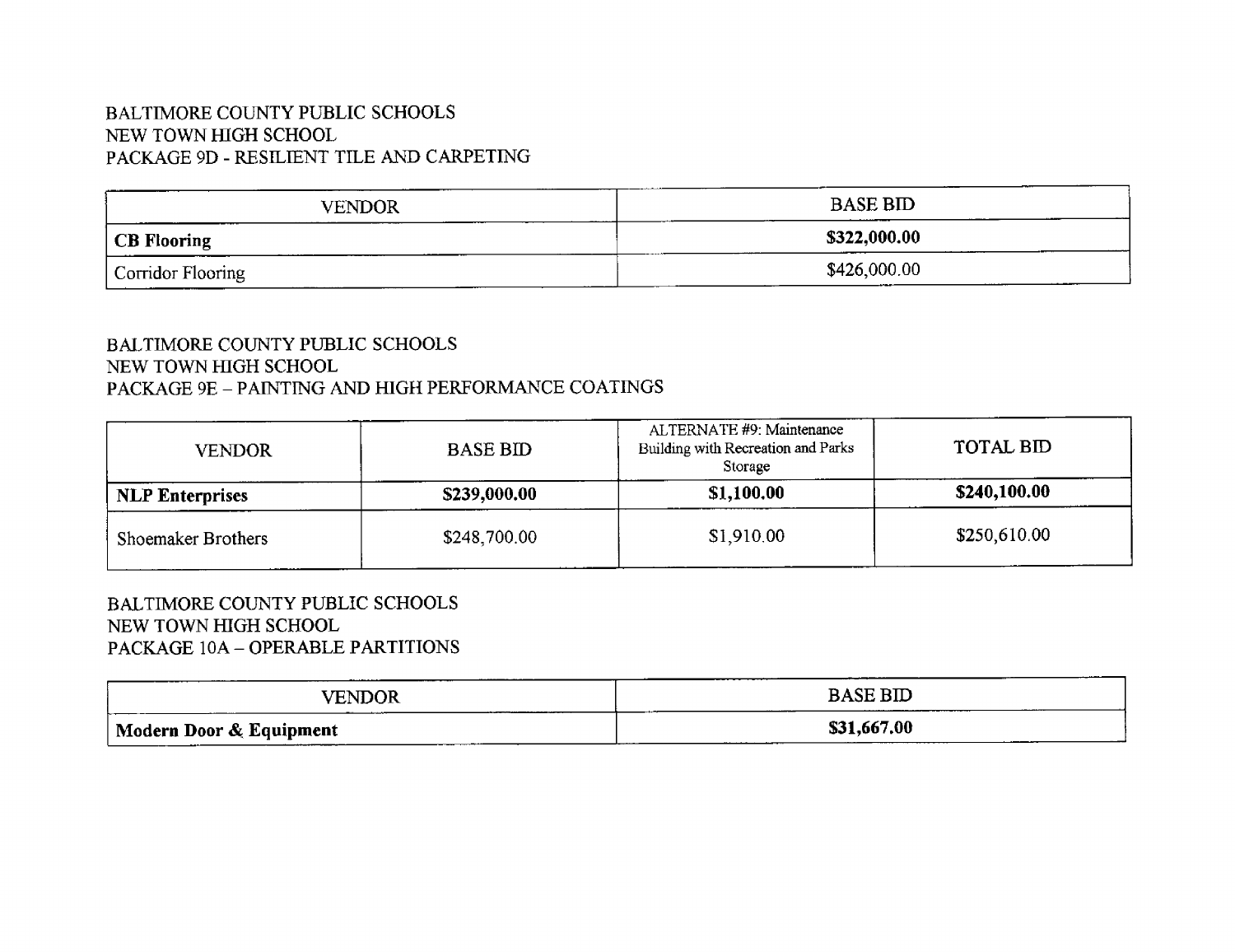# BALTIMORE COUNTY PUBLIC SCHOOLS NEW TOWN HIGH SCHOOL PACKAGE 10B - TOILET PARTITIONS AND ACCESSORIES

| <b>VENDOR</b>          | <b>BASE BID</b> | ALTERNATE #9: Maintenance<br>Building with Recreation and Parks<br>Storage | <b>TOTAL BID</b> |
|------------------------|-----------------|----------------------------------------------------------------------------|------------------|
| <b>Partitions Plus</b> | \$62,980.00     | \$110,00                                                                   | \$63,090.00      |
| Frank M. Waters        | \$74,990.00     | \$100.00                                                                   | \$75,090.00      |
| Steel Product, Inc.    | \$79,800.00     | \$120.00                                                                   | \$79,920.00      |

### BALTIMORE COUNTY PUBLIC SCHOOLS NEW TOWN HIGH SCHOOL PACKAGE 10C - LOCKERS AND METAL SHELVING

 $\sim$ 

| <b>VENDOR</b>         | <b>BASE BID</b> |
|-----------------------|-----------------|
| <b>TL Nelson</b>      | \$242,825.00    |
| <b>Partition Plus</b> | \$282,397.00    |
| Steel Products, Inc.  | \$294,000.00    |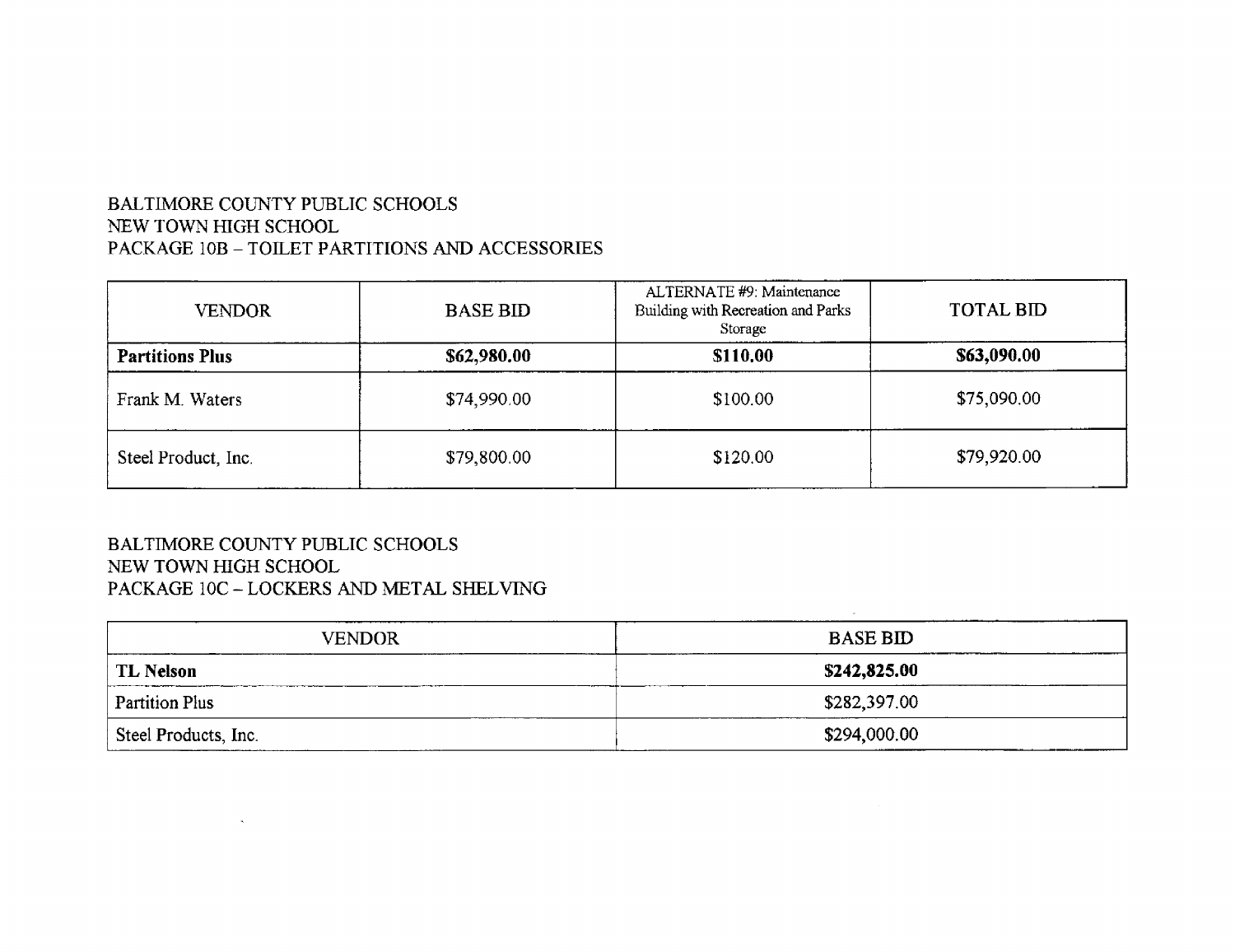# BALTIMORE COUNTY PUBLIC SCHOOLS NEW TOWN HIGH SCHOOL PACKAGE 10D - VISUAL DISPLAY BOARDS, DISPLAY CASES, AND PROJECTION SCREENS

| <b>VENDOR</b>            | <b>BASE BID</b> |
|--------------------------|-----------------|
| Steel Products, Inc.     | \$134,700.00    |
| <sup>1</sup> Sun Control | \$151,965.00    |

#### BALTIMORE COUNTY PUBLIC SCHOOLS NEW TOWN HIGH SCHOOL PACKAGE 11A - FOOD SERVICE EQUIPMENT

| <b>VENDOR</b>                            | <b>BASE BID</b> |
|------------------------------------------|-----------------|
| <b>Restaurant Supply &amp; Equipment</b> | \$403,540.00    |
| Ashland, Inc.                            | \$404,750,00    |
| <b>Arbutus Refrigeration</b>             | \$420,900.00    |
| United Restaurant Equipment              | \$428,500.00    |

### BALTIMORE COUNTY PUBLIC SCHOOLS NEW TOWN HIGH SCHOOL PACKAGE 11B - GYMNASIUM EQUIPMENT AND TELESCOPING STANDS

| <b>VENDOR</b>           | <b>BASE BID</b>                                                                                                                                |
|-------------------------|------------------------------------------------------------------------------------------------------------------------------------------------|
| Modern Door & Equipment | \$242,140.00                                                                                                                                   |
| TJ Distributors         | \$242,500.00<br>The company company appropriate company presented parameters are seen assumptions that accounts the form of the company of the |
| .<br>Steel Products     | \$297,300.00                                                                                                                                   |